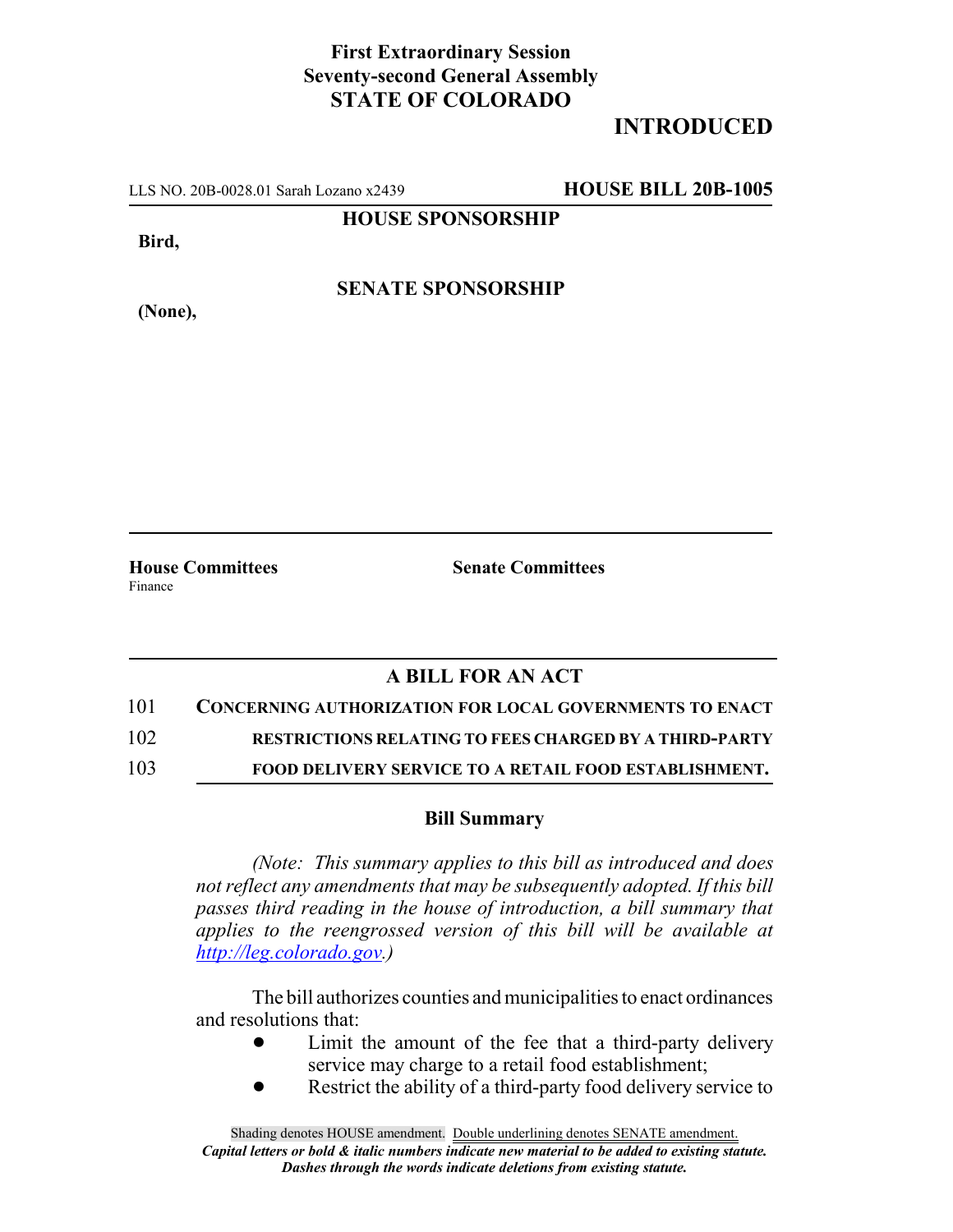reduce the compensation rate or tips paid to a delivery driver or retail food establishment to offset revenue reductions resulting from a fee limit;

- Require that any fee or commission charged to a retail food establishment be disclosed by the third-party food delivery service to the customer;
- Restrict a third-party food delivery service's ability to service, or disclose any information about, a retail food establishment without the retail food establishment's consent; and
- Impose civil penalties for a violation of any ordinance or resolution enacted.

The bill also immunizes any county or municipality that enacts an ordinance or a resolution as authorized by the bill from liability for economic damage suffered as a result of the ordinance or resolution.

1 *Be it enacted by the General Assembly of the State of Colorado:*

2 **SECTION 1. Legislative declaration.** (1) The general assembly 3 hereby finds and declares that:

- 4 (a) The ongoing COVID-19 public health emergency is restricting 5 retail food establishments from operating freely and at full on-premises 6 capacity and is increasing the need for third-party food delivery services;
- 7 (b) These restrictions have caused significant financial harm to 8 retail food establishments and consumers within the state, and these 9 challenges are likely to continue in the future;
- 10 (c) Third-party food delivery services sometimes charge extremely 11 high fees to retail food establishments that further financial harm to those 12 establishments and, if the fees are passed through to consumers, deter 13 consumers from purchasing food from those establishments; and
- 14 (d) Based on the governor's call for the general assembly to take 15 action to assist Colorado small businesses, local governments should be 16 given immediate authority to enact restrictions on these fees to avoid 17 further financial harm to retail food establishments and consumers within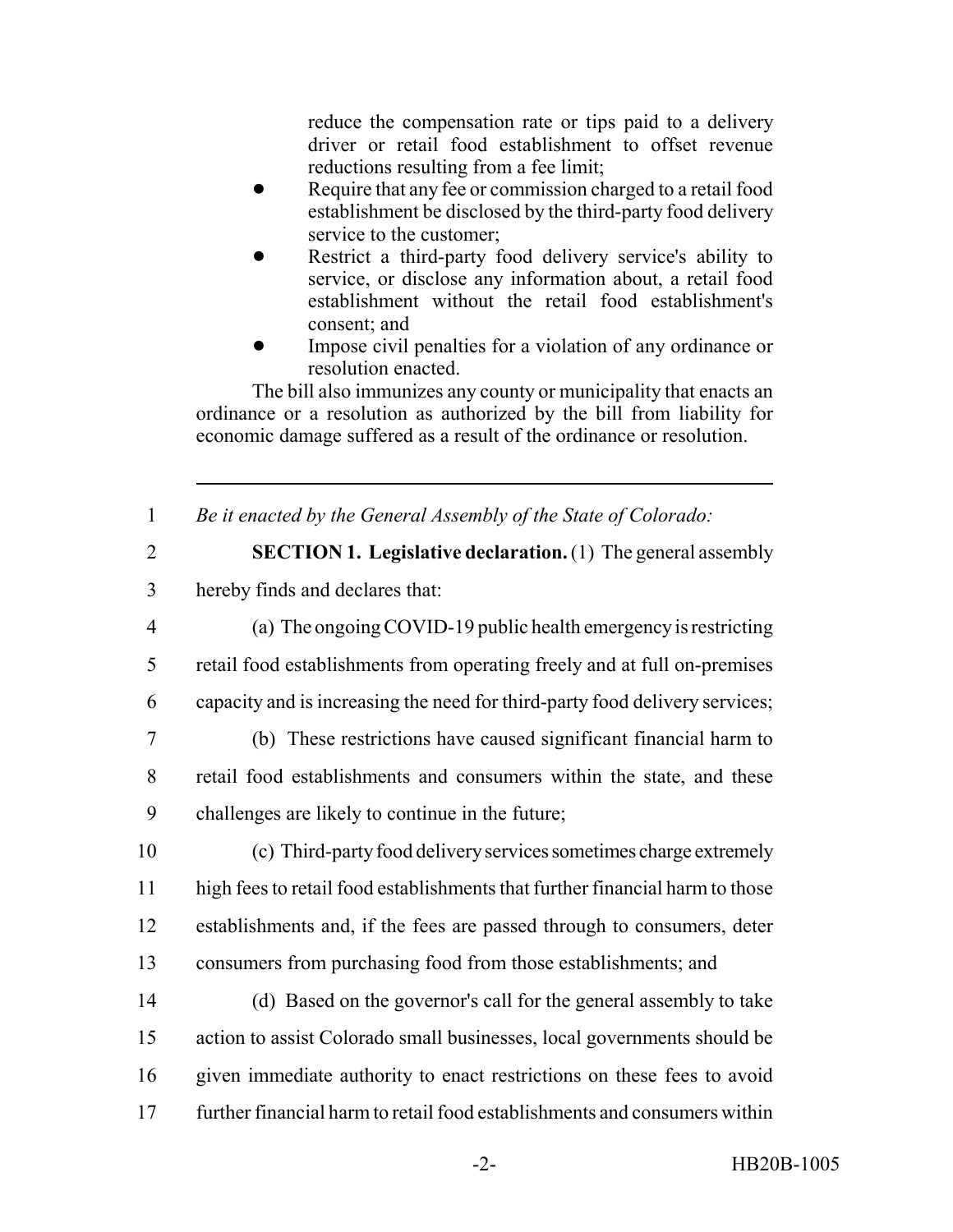the state.

 **SECTION 2.** In Colorado Revised Statutes, **add** 30-11-129 as follows:

 **30-11-129. Third-party food delivery service fee restrictions - definitions.** (1) AS USED IN THIS SECTION, UNLESS THE CONTEXT OTHERWISE REQUIRES:

 (a) "RETAIL FOOD ESTABLISHMENT" MEANS A RETAIL FOOD ESTABLISHMENT, AS DEFINED IN SECTION 25-4-1602 (14), THAT PAYS AN ANNUAL LICENSE FEE AS REQUIRED BY SECTION 25-4-1607 (1)(a),  $(1.5)(a)(I)$ , OR  $(1.5)(b)(I)$ .

 (b) "THIRD-PARTY FOOD DELIVERY SERVICE" MEANS ANY PERSON, COMPANY, WEBSITE, MOBILE APPLICATION, OR OTHER INTERNET SERVICE THAT OFFERS OR ARRANGES FOR THE SALE AND THE SAME-DAY DELIVERY OR SAME-DAY PICKUP OF PREPARED FOOD OR BEVERAGES FROM A RETAIL FOOD ESTABLISHMENT.

 (2) THE BOARD OF COUNTY COMMISSIONERS OF EACH COUNTY MAY ADOPT, ADMINISTER, AND ENFORCE ORDINANCES AND RESOLUTIONS, APPLYING TO THE COUNTY'S UNINCORPORATED AREA ONLY, THAT:

 (a) LIMIT THE AMOUNT OF THE FEE THAT A THIRD-PARTY FOOD DELIVERY SERVICE MAY CHARGE TO A RETAIL FOOD ESTABLISHMENT 21 WITHIN THE COUNTY'S UNINCORPORATED AREA:

 (b) RESTRICT THE ABILITY OF A THIRD-PARTY FOOD DELIVERY SERVICE TO REDUCE THE COMPENSATION RATE PAID TO A DELIVERY SERVICE DRIVER OR WITHHOLD GRATUITIES OR TIPS TO A RETAIL FOOD ESTABLISHMENT, ITS STAFF, OR ANY DELIVERY SERVICE DRIVER TO OFFSET REVENUE REDUCTIONS RESULTING FROM ANY ORDINANCE OR RESOLUTION 27 ENACTED PURSUANT TO SUBSECTION (2)(a) OF THIS SECTION;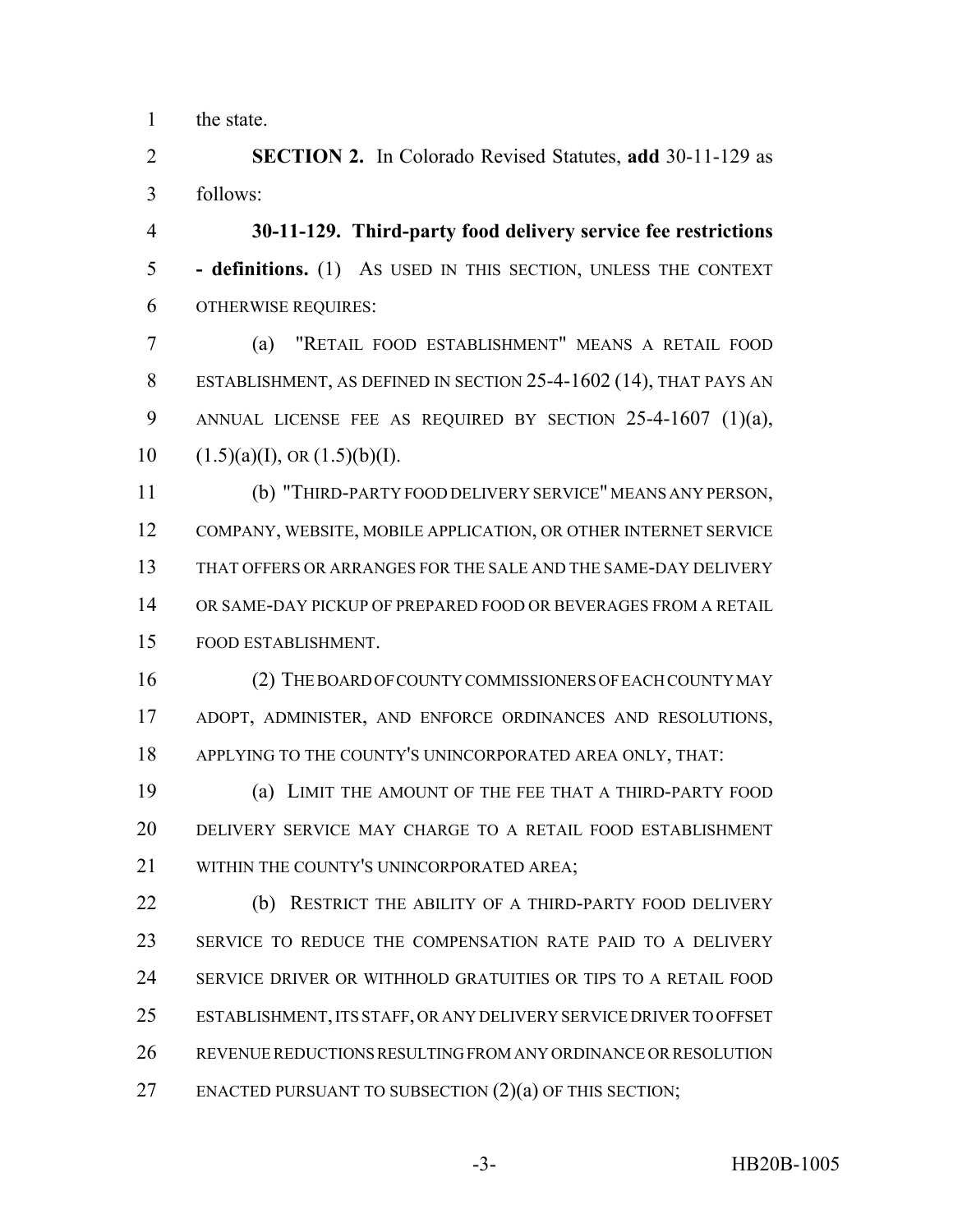(c) REQUIRES A THIRD-PARTY FOOD DELIVERY SERVICE TO DISCLOSE TO A CONSUMER USING THE THIRD-PARTY FOOD DELIVERY SERVICE TO MAKE A PURCHASE FROM A RETAIL FOOD ESTABLISHMENT ANY COMMISSION, FEE, OR OTHER MONETARY PAYMENT CHARGED BY THE THIRD-PARTY FOOD DELIVERY SERVICE TO THE RETAIL FOOD ESTABLISHMENT FOR A PURCHASE FROM THE RETAIL FOOD ESTABLISHMENT;

8 (d) RESTRICTS A THIRD-PARTY FOOD DELIVERY SERVICE'S ABILITY TO PERFORM A SERVICE FOR, OR DISCLOSE ANY INFORMATION ABOUT, A RETAIL FOOD ESTABLISHMENT WITHOUT THE RETAIL FOOD ESTABLISHMENT'S CONSENT; AND

 (e) IMPOSES CIVIL PENALTIES FOR A THIRD-PARTY FOOD DELIVERY SERVICE'S VIOLATION OF ANY ORDINANCE OR RESOLUTION ENACTED 14 PURSUANT TO THIS SUBSECTION (2).

 (3) A BOARD OF COUNTY COMMISSIONERS THAT ADOPTS AN ORDINANCE OR RESOLUTION PURSUANT TO SUBSECTION (2) OF THIS SECTION IS IMMUNE FROM LIABILITY FOR ALL CLAIMS FOR INJURY RESULTING FROM ANY ECONOMIC DAMAGE THAT A PARTY MAY INCUR DUE TO THE ORDINANCE OR RESOLUTION EXCEPT TO THE EXTENT THAT THE ORDINANCE OR RESOLUTION IS HELD BY A COURT OF COMPETENT 21 JURISDICTION TO CONSTITUTE A TAKING OF PRIVATE PROPERTY IN 22 VIOLATION OF THE UNITED STATES OR STATE CONSTITUTION.

 **SECTION 3.** In Colorado Revised Statutes, **add** 31-15-904 as follows:

 **31-15-904. Third-party food delivery service fee restrictions - definitions.** (1) AS USED IN THIS SECTION, UNLESS THE CONTEXT OTHERWISE REQUIRES: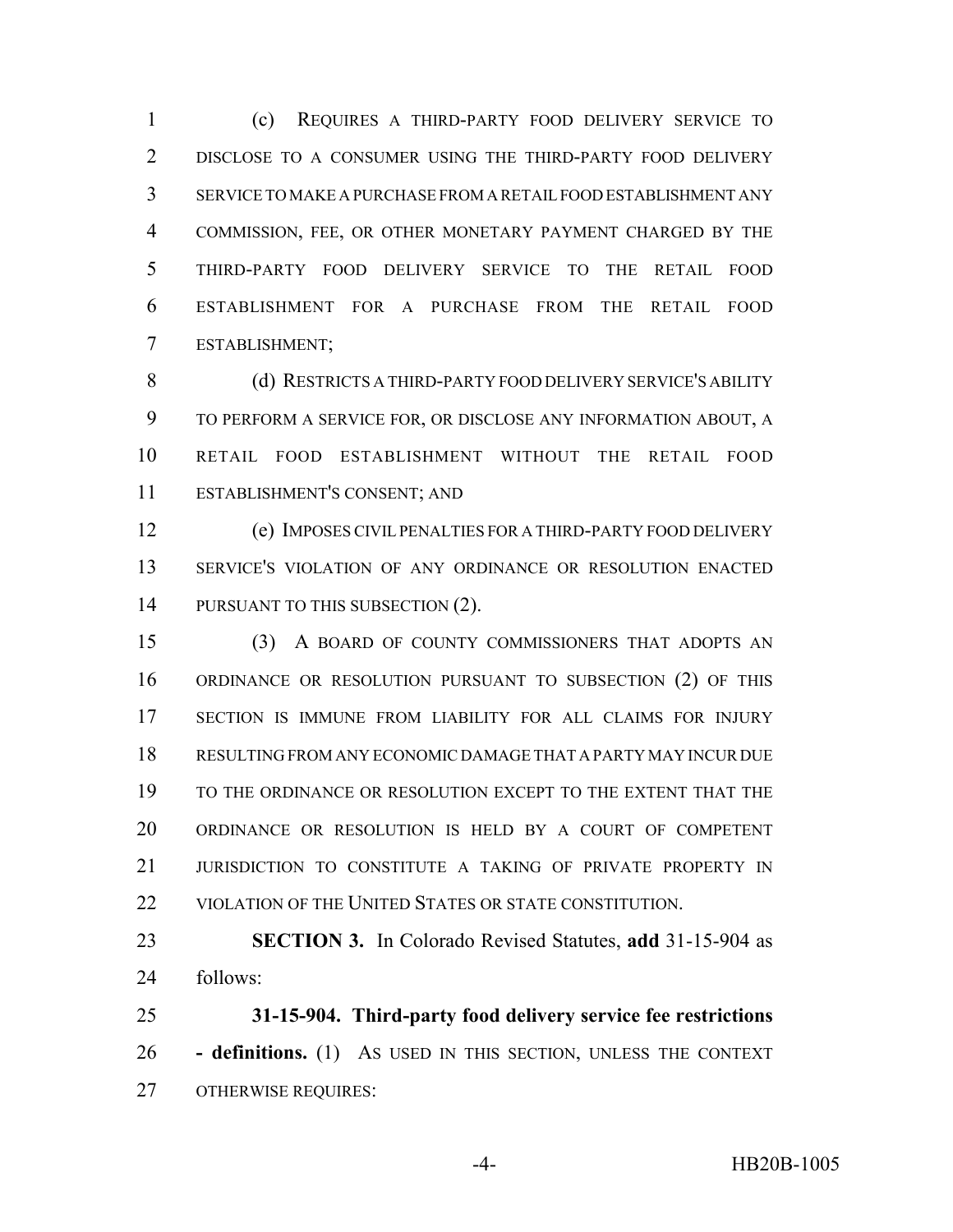(a) "RETAIL FOOD ESTABLISHMENT" MEANS A RETAIL FOOD ESTABLISHMENT , AS DEFINED IN SECTION 25-4-1602 (14), THAT PAYS AN ANNUAL LICENSE FEE AS REQUIRED BY SECTION 25-4-1607 (1)(a),  $(1.5)(a)(I)$ , OR  $(1.5)(b)(I)$ .

 (b) "THIRD-PARTY FOOD DELIVERY SERVICE" MEANS ANY PERSON, COMPANY, WEBSITE, MOBILE APPLICATION, OR OTHER INTERNET SERVICE THAT OFFERS OR ARRANGES FOR THE SALE AND THE SAME-DAY DELIVERY OR SAME-DAY PICKUP OF PREPARED FOOD OR BEVERAGES FROM A RETAIL FOOD ESTABLISHMENT.

 (2) THE GOVERNING BODY OF EACH MUNICIPALITY MAY ADOPT, ADMINISTER, AND ENFORCE ORDINANCES AND RESOLUTIONS THAT:

 (a) LIMIT THE AMOUNT OF THE FEE THAT A THIRD-PARTY FOOD DELIVERY SERVICE MAY CHARGE TO A RETAIL FOOD ESTABLISHMENT WITHIN THE MUNICIPALITY;

 (b) RESTRICT THE ABILITY OF A THIRD-PARTY FOOD DELIVERY SERVICE TO REDUCE THE COMPENSATION RATE PAID TO A DELIVERY SERVICE DRIVER OR WITHHOLD GRATUITIES OR TIPS TO A RETAIL FOOD ESTABLISHMENT, ITS STAFF, OR ANY DELIVERY SERVICE DRIVER TO OFFSET REVENUE REDUCTIONS RESULTING FROM ANY ORDINANCE OR RESOLUTION 20 ENACTED PURSUANT TO SUBSECTION (2)(a) OF THIS SECTION;

 (c) REQUIRES A THIRD-PARTY FOOD DELIVERY SERVICE TO DISCLOSE TO A CONSUMER USING THE THIRD-PARTY FOOD DELIVERY SERVICE TO MAKE A PURCHASE FROM A RETAIL FOOD ESTABLISHMENT ANY COMMISSION, FEE, OR OTHER MONETARY PAYMENT CHARGED BY THE THIRD-PARTY FOOD DELIVERY SERVICE TO THE RETAIL FOOD ESTABLISHMENT FOR A PURCHASE FROM THE RETAIL FOOD ESTABLISHMENT;